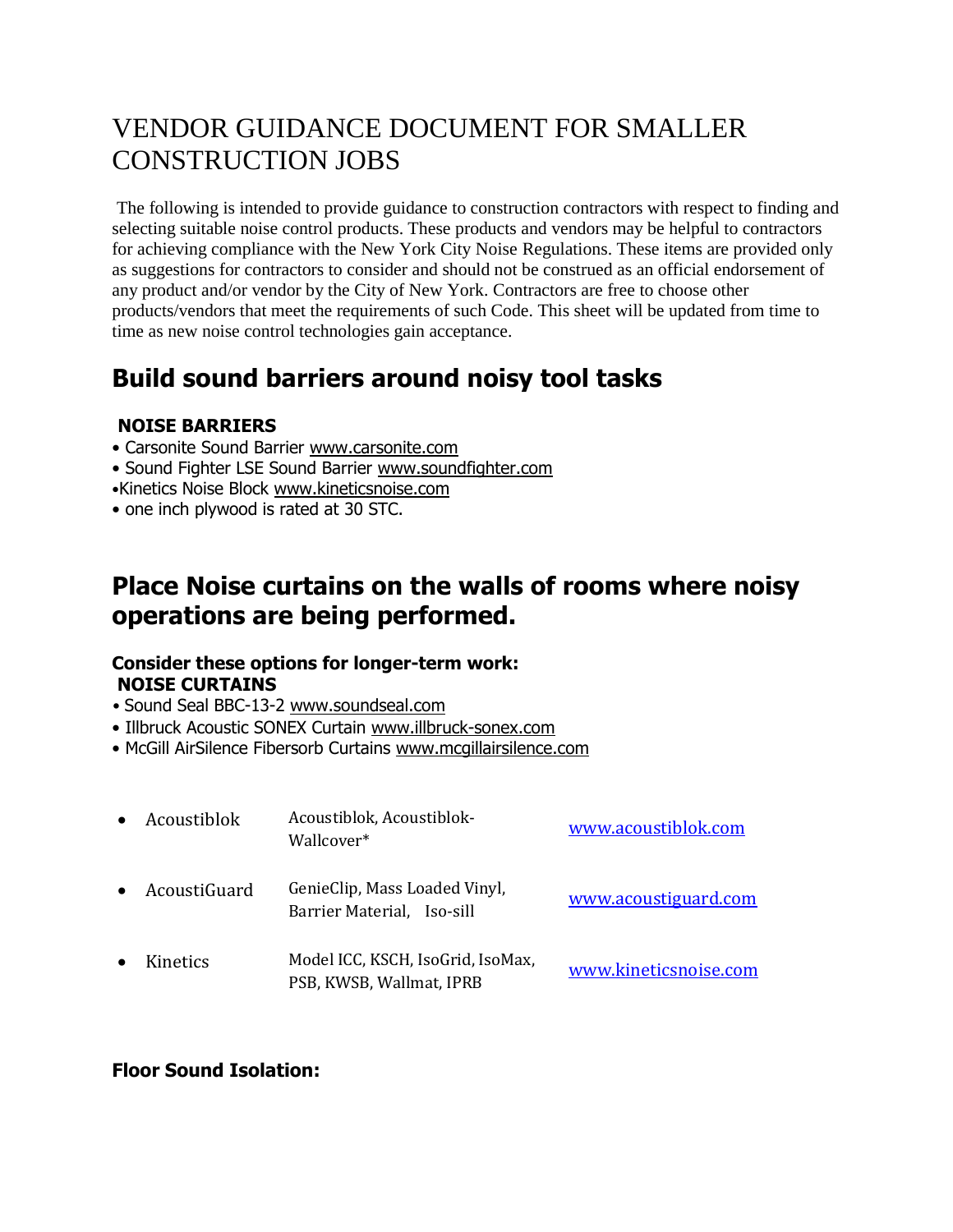| Acoustiblok     | Acoustiblok, Acoustiwool,<br>Acoustipad                        | www.acoustiblok.com   |
|-----------------|----------------------------------------------------------------|-----------------------|
| AcoustiGuard    | OT 4005 & 4010, Duraoustic,<br>Barrier Material, Iso Sep 25HD, | www.acoustiguard.com  |
| <b>Kinetics</b> | Model RIM, SR Floorboard,<br>Soundmatt, FC, Isolayment BR      | www.kineticsnoise.com |

### **TOOLBOX TESTED BY NIOSH**

#### **Tools**

**The source of the following sound level data is the National Institute for Occupational Safety and Health (NIOSH) Power Tools Database. Updated information can be found on the following website: wwwn.cdc.gov/ niosh-sound-vibration/ It is important to keep in mind that the sound power level (SWLA) is generally similar to the sound level at the operator's ear. Also, the loaded sound power level will generally be more relevant than the unloaded one, since most tools tend to spend more operational time at their loaded state than the unloaded one. Finally, if a particular operator is sensitive to hand vibration, a product with a lower vibration level can be selected to promote increased comfort during use.**

#### **Drills**

**Builder staff should select drills with the lowest loaded A-weighted sound power level (SWLA) that meet their needs.**

| Manufacturer | Model     | Loaded      | Unloaded    | Vibration: | Vibration: | Technical      | Rated   | Rated |
|--------------|-----------|-------------|-------------|------------|------------|----------------|---------|-------|
| brand name   | number    | <b>SWLA</b> | <b>SWLA</b> | right hand | left hand  | specification: | elec.   | speed |
|              |           | (dBA)       | (dBA)       | (m/s2)     | (m/s2)     | chuck size     | power   | (RPM) |
|              |           |             |             |            |            |                | (Watts) |       |
| Milwaukee    | 0302-20   | 91          | 90          | 2.7        | 4.5        | $1/2$ inch     | 960     | 850   |
| Milwaukee    | $0299-20$ | 91          | 91          | 3.0        | 4.3        | $1/2$ inch     | 960     | 850   |
| Milwaukee    | 0300-20   | 91          | 90          | 3.5        | 5.0        | $1/2$ inch     | 960     | 850   |
| Makita       | 6303H     | 91          | 89          | 4.9        | 5.2        | $1/2$ inch     | 780     | 850   |
| Hitachi      | D10VH     | 91          | 90          | 3.8        | 5.6        | $3/8$ inch     | 680     | 2500  |
| Makita       | 6408      | 87          | 91          | 5.8        | 13.3       | $3/8$ inch     | 588     | 2500  |

#### **Circular Saws**

**Builder staff should select saws with the lowest loaded A-weighted sound power level (SWLA) that meet their needs.**

| Manufacturer | Model             | Loaded      | Unloaded    | Vibration: | Vibration: | Technical      | Rated elec. | Rated |
|--------------|-------------------|-------------|-------------|------------|------------|----------------|-------------|-------|
| brand name   | number            | <b>SWLA</b> | <b>SWLA</b> | right hand | left hand  | specification: | power       | speed |
|              |                   | (dBA)       | (dBA)       | (m/s2)     | (m/s2)     | saw blade      | (Watts)     | (RPM) |
|              |                   |             |             |            |            | diameter       |             |       |
| Porter Cable | 345               | 103         | 95          | 2.2        | 2.4        | 6 inch         | 1080        | 6000  |
| Milwaukee    | 6370-20           | 102         | 104         | 8.3        | 6.1        | 8 inch metal   | 1560        | 3700  |
|              |                   |             |             |            |            | cutting        |             |       |
| Porter Cable | 314               | 104         | 95          | 3.4        | 4.1        | $41/4$ inch    | 540         | 4500  |
| Makita       | 5277NB            | 105         | 95          | 2.9        | 3.3        | $71/4$ inch    | 1800        | 4300  |
| Makita       | 5057KB            | 105         | 101         | 3.6        | 3.0        | $71/4$ inch    | 1560        | 5800  |
| Hitachi      | C7SB <sub>2</sub> | 106         | 100         | 4.2        | 3.2        | $71/4$ inch    | 1800        | 5800  |
| Porter Cable | 743               | 107         | 98          | 2.5        | 2.5        | $71/4$ inch    | 1800        | 5800  |
| Bosch        | CS <sub>20</sub>  | 107         | 99          | 2.7        | 3.1        | $71/4$ inch    | 1800        | 5600  |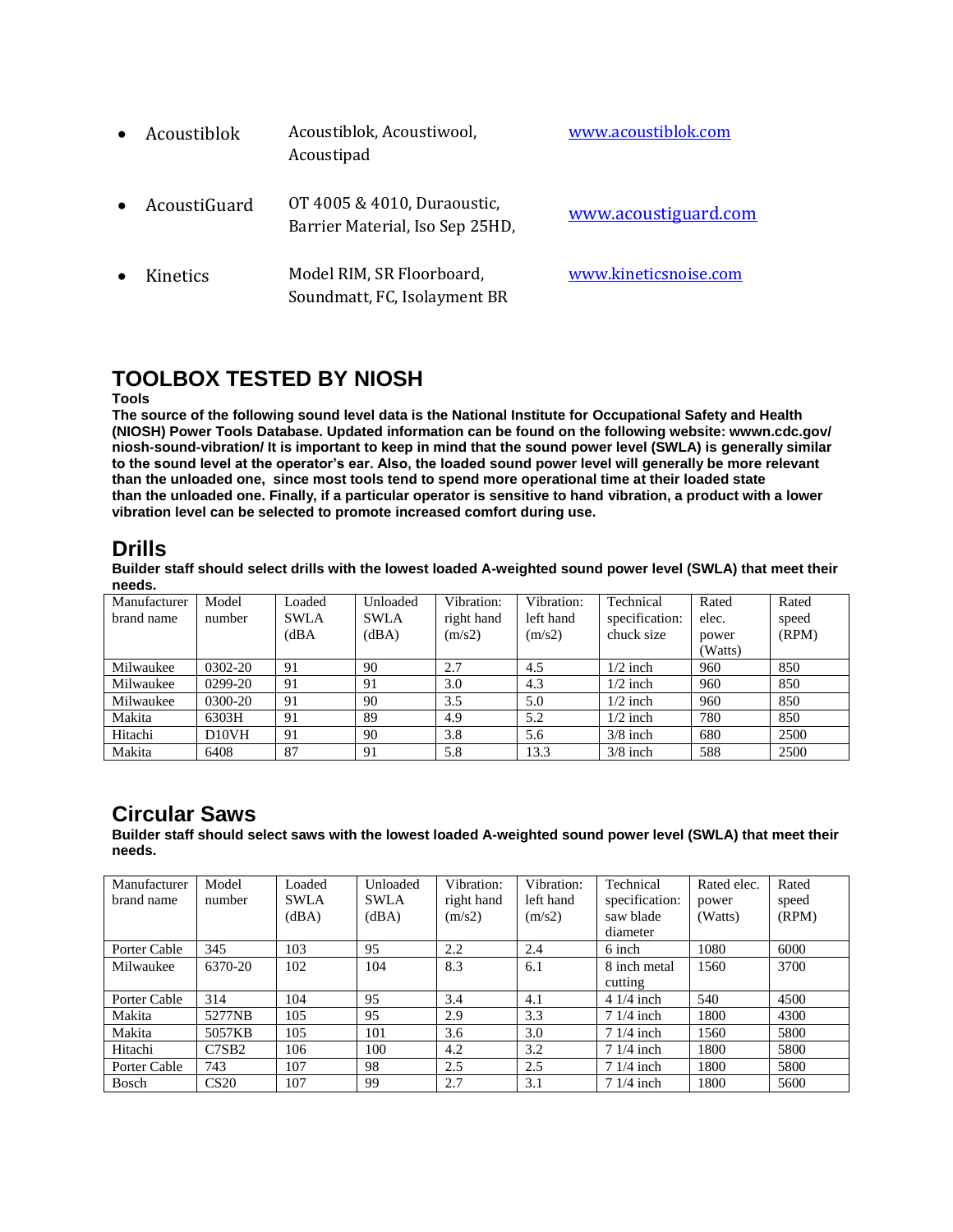#### **Portable Generators**

**In general, Builder staff should select models with the lowest levels (dBA) that meet their needs. See also the generator recommendations in the "Construction Equipment" section.**

| Manufacturer brand | Model number  | Noise level at 9 ft | Rated load at | Max load at 120V | Run time per     | Dry weight |
|--------------------|---------------|---------------------|---------------|------------------|------------------|------------|
| name               |               | (3 m) and rated     | 120V          |                  | tankful at rated |            |
|                    |               | load $(dBA)$        |               |                  | load             |            |
| Honda              | EU3000isAN    | 58                  | 2800W (23.3A) | 3000W (25A)      | 7.2 hrs.         | 134 lbs.   |
| Honda              | EU1000iAN     | 59                  | 900W (7.5A)   | 1000W (8.3A)     | 3.8 hrs.         | 29 lbs.    |
| Honda              | EU2000 series | 59                  | 1600W (13.3A) | 2000W (16.7A)    | 4 hrs.           | 46 lbs.    |
| Honda              | EU6500isA     | 60                  | 5500W (45.8A) | 6500W (54.1A)    | 4.7 hrs.         | 253 lbs.   |

### **Orbital sanders**

**Builder** staff should select orbital sanders with the lowest loaded A-weighted sound power level (SWLA) that meet their needs.

| Manufacturer     | Model          | Loaded      | Unloaded    | Vibration:               | Vibration:               | Technical            | Rated elec. | Rated |
|------------------|----------------|-------------|-------------|--------------------------|--------------------------|----------------------|-------------|-------|
| brand name       | number         | <b>SWLA</b> | <b>SWLA</b> | right hand               | left hand                | specification:       | power       | speed |
|                  |                | (dBA)       | (dBA)       | (m/s2)                   | (m/s2)                   | saw blade            | (Watts)     | (RPM) |
|                  |                |             |             |                          |                          | diameter             |             |       |
| <b>Black and</b> | <b>MS500K</b>  | 74          | 74          | $\overline{\phantom{a}}$ | $\overline{\phantom{a}}$ | $3.5/8 \times 5.1/4$ | 60          | 11000 |
| Decker           |                |             |             |                          |                          | inch triangle        |             |       |
| <b>Black</b> and | <b>MS550GB</b> | 74          | 76          | -                        |                          | $3.5/8 \times 5.1/4$ | 60          | 11000 |
| Decker           |                |             |             |                          |                          | inch triangle        |             |       |

#### **Power Screw Drivers**

**Builder** staff should select power screw drivers with the lowest loaded A-weighted sound power level (SWLA) that meet their needs.

| Manufacturer | Model       | Loaded      | Unloaded    | Vibration: | Vibration: | Technical          | Rated   | Rated |
|--------------|-------------|-------------|-------------|------------|------------|--------------------|---------|-------|
| brand name   | number      | <b>SWLA</b> | <b>SWLA</b> | right hand | left hand  | specification:     | elec.   | speed |
|              |             | (dBA)       | (dBA)       | (m/s2)     | (m/s2)     | saw blade          | power   | (RPM) |
|              |             |             |             |            |            | diameter           | (Watts) |       |
| Hitachi      | <b>W6V3</b> | 85          | 92          | 6.7        | 11.1       | 1/4 inch hex drive | 768     | 4000  |
| DeWalt       | DW272       | 88          | 93          | 6.1        | 11.0       | 1/4 inch hex drive | 756     | 4000  |

#### **Reciprocating Saws**

**Builder** staff should select reciprocating saws with the lowest loaded A-weighted sound power level (SWLA) that meet their needs.

| Manufacturer<br>brand name | Model<br>number | Loaded<br><b>SWLA</b><br>(dBA) | Unloaded<br><b>SWLA</b><br>(dBA) | Vibration:<br>right hand<br>(m/s2) | Vibration:<br>left hand<br>(m/s2) | Technical<br>specification:<br>saw blade<br>diameter | Rated<br>elec.<br>power<br>(Watts) | Rated<br>speed<br>(RPM) |
|----------------------------|-----------------|--------------------------------|----------------------------------|------------------------------------|-----------------------------------|------------------------------------------------------|------------------------------------|-------------------------|
| DeWalt                     | <b>DW309K</b>   | 102                            | 98                               | 15.9                               | 30.6                              | $1/4$ inch                                           | 1416                               | 2900                    |
| Milwaukee                  | 6519-22         | 104                            | 99                               | 23.7                               | 25.6                              | $1/8$ inch                                           | 1200                               | 2800                    |
| Milwaukee                  | 6509-22         | 104                            | 99                               | 22.0                               | 32.6                              | $3/4$ inch                                           | 1200                               | 2800                    |
| Milwaukee                  | 6524-21         | 104                            | 96                               | 27.2                               | 32.7                              | $3/4$ inch                                           | 900                                | 3000                    |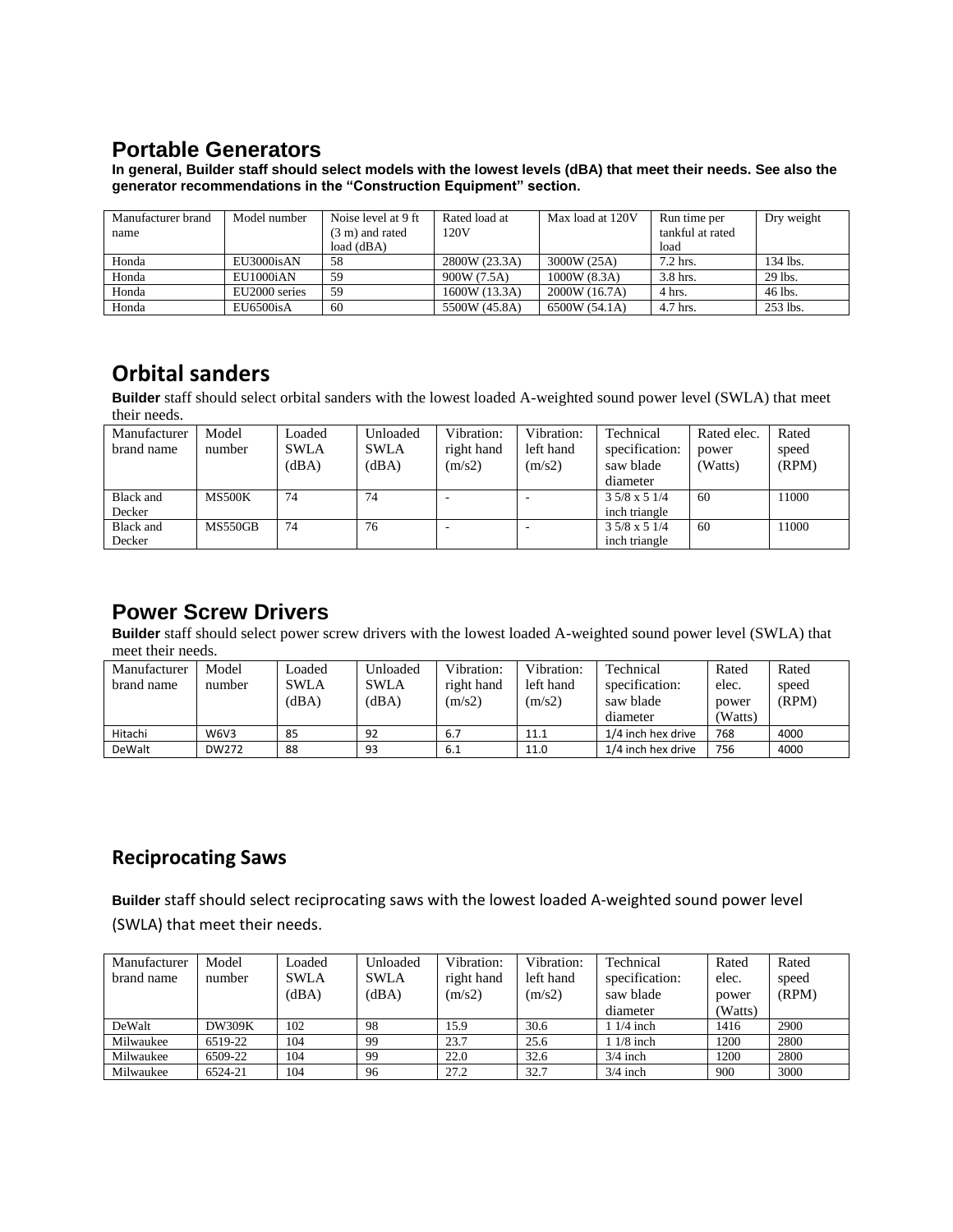#### **Miter Saws**

**Builder** staff should select miter saws with the lowest loaded A-weighted sound power level (SWLA) that meet their needs.

| Manufacturer | Model  | Loaded      | Unloaded    | Vibration: | Vibration:               | Technical      | Rated   | Rated |
|--------------|--------|-------------|-------------|------------|--------------------------|----------------|---------|-------|
| brand name   | number | <b>SWLA</b> | <b>SWLA</b> | right hand | left hand                | specification: | elec.   | speed |
|              |        | (dBA)       | (dBA)       | (m/s2)     | (m/s2)                   | saw blade      | power   | (RPM) |
|              |        |             |             |            |                          | diameter       | (Watts) |       |
| Delta        | MS250  | 103         | 100         |            |                          | $10$ inch      | 1800    | 5200  |
| Hitachi      | C10FCE | 103         | 100         |            | $\overline{\phantom{a}}$ | 10 inch        | 1520    | 5000  |
| DeWalt       | DW706  | 104         | 100         | ۰          |                          | 12 inch        | 1800    | 4000  |

#### **Grinders**

**Builder** staff should select grinders with the lowest loaded A-weighted sound power level (SWLA) that meet their needs.

| Manufacturer | Model             | Loaded      | Unloaded    | Vibration: | Vibration: | Technical      | Rated   | Rated |
|--------------|-------------------|-------------|-------------|------------|------------|----------------|---------|-------|
| brand name   | number            | <b>SWLA</b> | <b>SWLA</b> | right hand | left hand  | specification: | elec.   | speed |
|              |                   | (dBA)       | (dBA)       | (m/s2)     | (m/s2)     | saw blade      | power   | (RPM) |
|              |                   |             |             |            |            | diameter       | (Watts) |       |
| Ryobi        | AG401             | 95          | 93          | 2.5        | 7.4        | 4 inch         | 528     | 11000 |
| Ryobi        | AG451             | 97          | 91          | 5.2        | 11.9       | $41/2$ inch    | 660     | 11000 |
| Hitachi      | G12SR2            | 97          | 94          | 6.7        | 14.4       | $41/2$ inch    | 580     | 11000 |
| Ridgid       | R <sub>1000</sub> | 98          | 96          | 5.6        | 21.7       | $41/2$ inch    | 960     | 10000 |
| Milwaukee    | 6148-6            | 99          | 98          | 6.5        | 10.5       | $41/2$ inch    | 1020    | 10000 |
| DeWalt       | DW402             | 98          | -99         | 10.8       | 22.8       | $41/2$ inch    | 900     | 10000 |
| Bosch        | 1700A             | 99          | 96          | 4.5        | 11.6       | $41/2$ inch    | 840     | 11000 |

#### **Jig Saws**

**Builder** staff should select jig saws with the lowest loaded A-weighted sound power level (SWLA) that meet their needs.

| Manufacturer            | Model   | Loaded         | Unloaded)   | Vibration: | Vibration: | Technical      | Rated   | Rated |
|-------------------------|---------|----------------|-------------|------------|------------|----------------|---------|-------|
| brand name              | number  | <b>SWLA</b>    | <b>SWLA</b> | right hand | left hand  | specification: | elec.   | speed |
|                         |         | (dBA)          | (dBA)       | (m/s2)     | (m/s2)     | saw blade      | power   | (RPM) |
|                         |         |                |             |            |            | diameter       | (Watts) |       |
| Skil                    | 4380    | Q <sub>7</sub> | 92          | 11.5       | 17.7       | $5/8$ inch     | 444     | 3250  |
| Milwaukee               | 6266-22 | 98             | 98          | 4.9        | 8.0        | inch           | 744     | 3000  |
| <b>Black and Decker</b> | JS600   | 99             | 95          | 17.5       | 23.2       | $3/4$ inch     | 540     | 3200  |